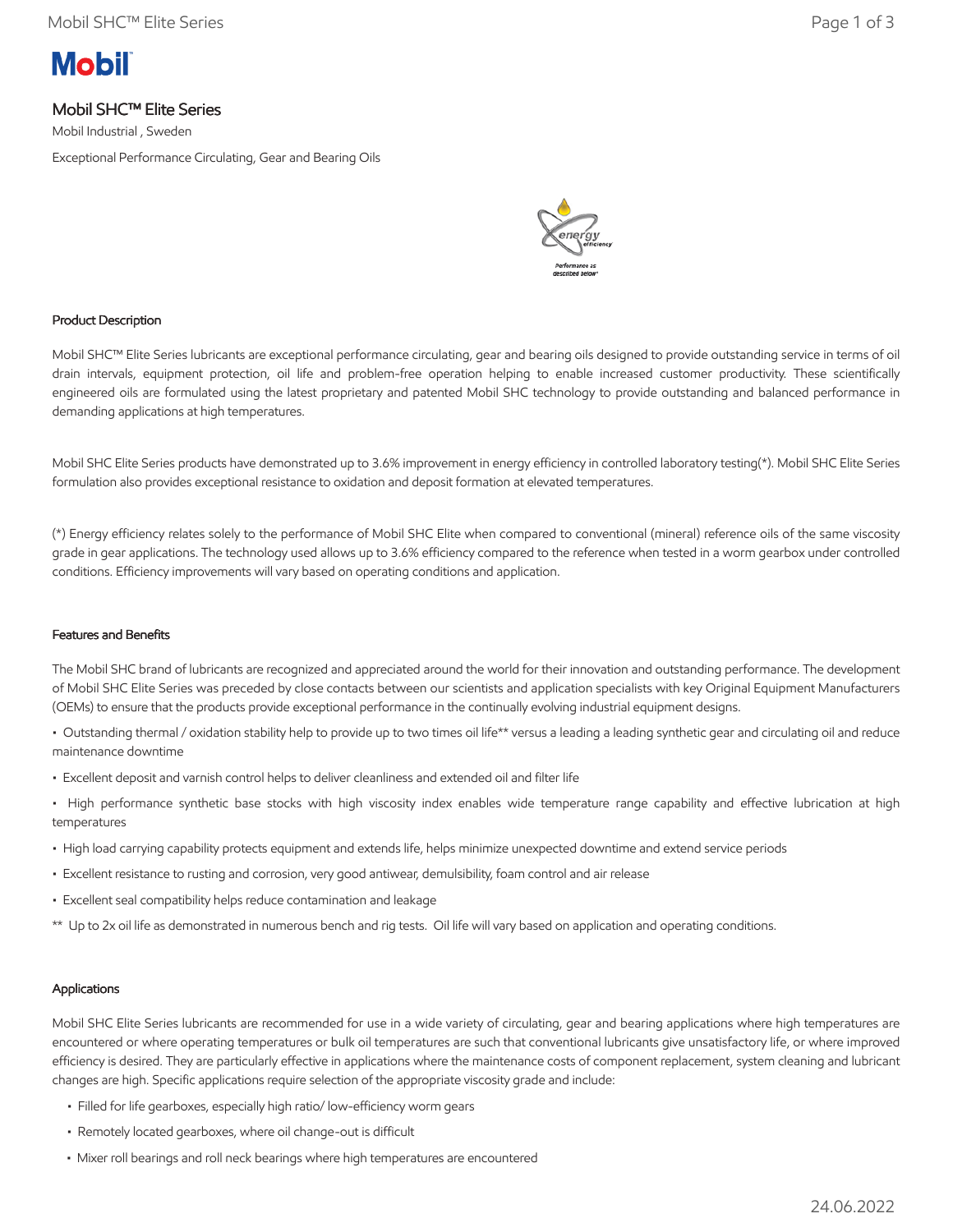# Mobil SHC™ Elite Series Page 2 of 3

- Plastic calendars
- Severe centrifuge applications, including marine centrifuges

 • Mobil SHC Elite 150 and 220 are suitable for Oil Flooded Rotary Screw Compressors compressing natural gas, field gas gathering, CO2 and other process gasses used in the natural gas industry

## Specifications and Approvals

| This product has the following approvals: | 150 | 220 | 320 |
|-------------------------------------------|-----|-----|-----|
| Fives Cincinnati P-59                     |     |     | Х   |
| Fives Cincinnati P-74                     |     | X   |     |
| Fives Cincinnati P-77                     |     |     |     |

| This product meets or exceeds the requirements of: | 150 | 220 | 320 |
|----------------------------------------------------|-----|-----|-----|
| AGMA 9005-F16                                      | Х   | X   | X   |
| DIN 51517-2:2018-09                                | X   | X   | Χ   |
| DIN 51517-3:2018-09                                | Х   | X   | X   |
| ISO L-CKD (ISO 12925-1:2018)                       | X   | X   | X   |

## Properties and Specifications

| Property                                               | 150                 | 220            | 320            |
|--------------------------------------------------------|---------------------|----------------|----------------|
| Grade                                                  | <b>ISO 150</b>      | <b>ISO 220</b> | <b>ISO 320</b> |
| Appearance, AMS 1738                                   | Clear & Bright      | Clear & Bright | Clear & Bright |
| Copper Strip Corrosion, 24 h, 121 C, Rating, ASTM D130 | 2A                  | 2A             | 2A             |
| Density @ 15.6 C, g/ml, ASTM D4052                     | 0.870               | 0.872          | 0.873          |
| Emulsion, Time to 37 mL Water, 82 C, min, ASTM D1401   | 30                  | 30             | 30             |
| FE8 wear test, V50 roller wear, mg, DIN 51819-3        | 2.5                 | 1.5            |                |
| FZG Scuffing, Fail Load Stage, A/8.3/90, ISO 14635-1   | 12                  | 13             | 13             |
| Flash Point, Cleveland Open Cup, °C, ASTM D92          | 266                 | 272            | 278            |
| Foam, Sequence I, Stability, ml, ASTM D892             | $\overline{0}$      | $\mathbf{0}$   | $\mathbf{0}$   |
| Foam, Sequence I, Tendency, ml, ASTM D892              | 2094                | 20             | 20             |
| Foam, Sequence II, Stability, ml, ASTM D892            | $\mathbf 0$         | $\mathbf{0}$   | $\mathbf{0}$   |
| Foam, Sequence II, Tendency, ml, ASTM D892             | 50                  | 50             | 50             |
| Foam, Sequence III, Stability, ml, ASTM D892           | $\mathsf{O}\xspace$ | $\mathbf 0$    | $\mathbf 0$    |